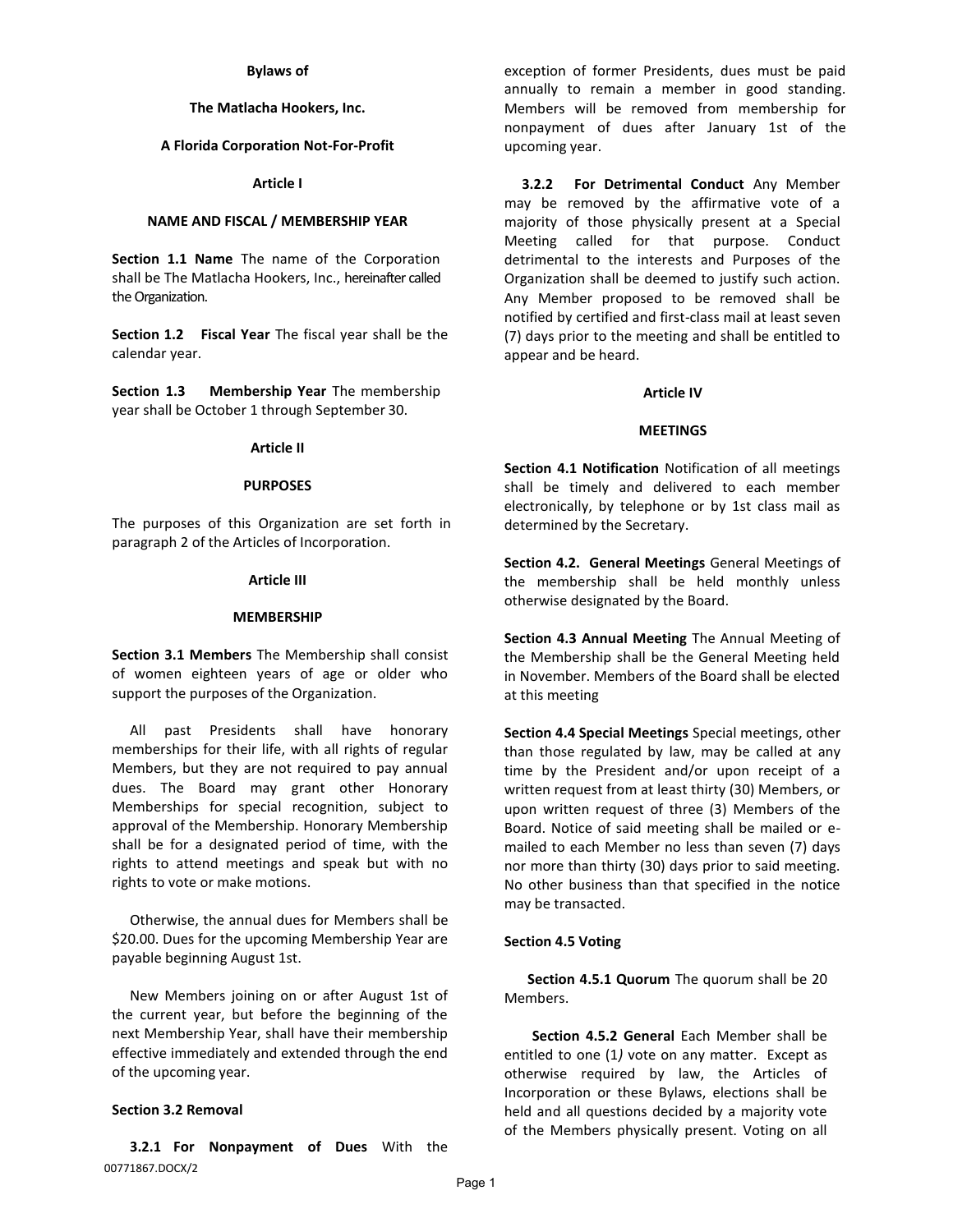matters shall be by voice vote or by show of hands unless any Member, prior to the voting on any matter, demands a written vote.

**Section 4.5.3 Board Elections** The Board shall be elected by ballot at the Annual Meeting by Members in good standing. However, new Members must have paid their dues on or before the October General Meeting. Proxies shall not be permitted.

# **Article V**

# **COMMITTEES**

**Section 5. 1 Standing Committees** The Board shall annually review the activities of and appoint and approve Chairs to the following Standing Committees: Membership, Merchandise, Elections, Scholarship, Outreach, Website and Fishing Derby

**Section 5.2 Ad Hoc Committees** The Board shall establish Ad Hoc Committees as necessary and discharge them upon completion of the task and delivery of a final report to the Board**.**

**Section 5.3 Event Committees** The Board shall annually appoint Committee Chairs to oversee the various activities and events that serve as fundraisers and/or provide community support and assistance.

**Section 5 .4 Duties of Chairs** Duties and restrictions of the Chairs/Committees are as stated by the President and/or the Board.

Committee Chairs shall be guided by established Procedures that can be modified as the situation demands. She shall update the Procedures to assist future Chairs.

Procedures and minutes shall be submitted to the Board in a timely manner. The Board can modify the Procedures as necessary.

# **Article VI**

# **BOARD OF DIRECTORS**

**Section 6.1 Duties of the Board** The business of this Organization shall be managed by a Board of Directors. The Board shall act in the name of the Organization when it has been regularly or specially convened. The President shall chair the Board. The Board shall abide by all laws of the State of Florida, Articles of Incorporation, and these By-Laws.

**Section 6.2 Composition & Terms** The eleven (11) member Board shall consist of six (6) Directors serving two-year terms, with three (3) positions ending each year, and five (5) Officers which shall consist of the President (Madam), Vice President, Secretary, Treasurer, and Chaplain, each serving oneyear terms.

The regular terms of office of the Directors of the Board and Officers shall commence upon installation at the January General Meeting.

**Section 6.3 Elections** The General Membership shall elect the Officers, and three (3) Board members each year at the Annual Meeting. Members of the Board may reside in or outside of the State of Florida. Absentee Ballots shall be available from the time the Official Ballot is established up to ten (10) days prior to General Election. Absentee Ballots must be returned and in hand to the Elections Committee five (5) days prior to General Election. Proxies not allowed.

# **Section 6.4 Board Meetings**

**Section 6.4.1 Scheduling** The Board shall schedule its meetings to occur prior to the monthly General Meetings. The date, time and location of said meetings shall be designated by the Board and published. The order of business shall be set by the Board. Special Meetings of the Board may be called by the President or by the written request of any three (3) members of the Board of Directors. Notice of Special Meetings does not have to comply with Section 4.4 of these Bylaws

**Section 6.4.2 Quorum A** quorum shall consist of a majority of the members of the Board. Each member shall have one vote. Voting may not be conducted by proxy.

**Section 6.4.3 Action by Special Vote If** required, the President may take action through a vote by phone, e-mail, or personal contact. The President shall submit in writing the number of Members contacted and result of the vote to the Secretary for attachment to the minutes of the following Board Meeting.

**Section 6.5 Vacancy** Any Board Member may resign by giving written notice to the President. The Board shall fill any vacancy through appointment from, and approval of, the General Membership and the appointee shall hold office and serve until next Annual Meeting at which directors are elected unless a Special Election is held and called to order by following the procedures set forth in Section 4.4.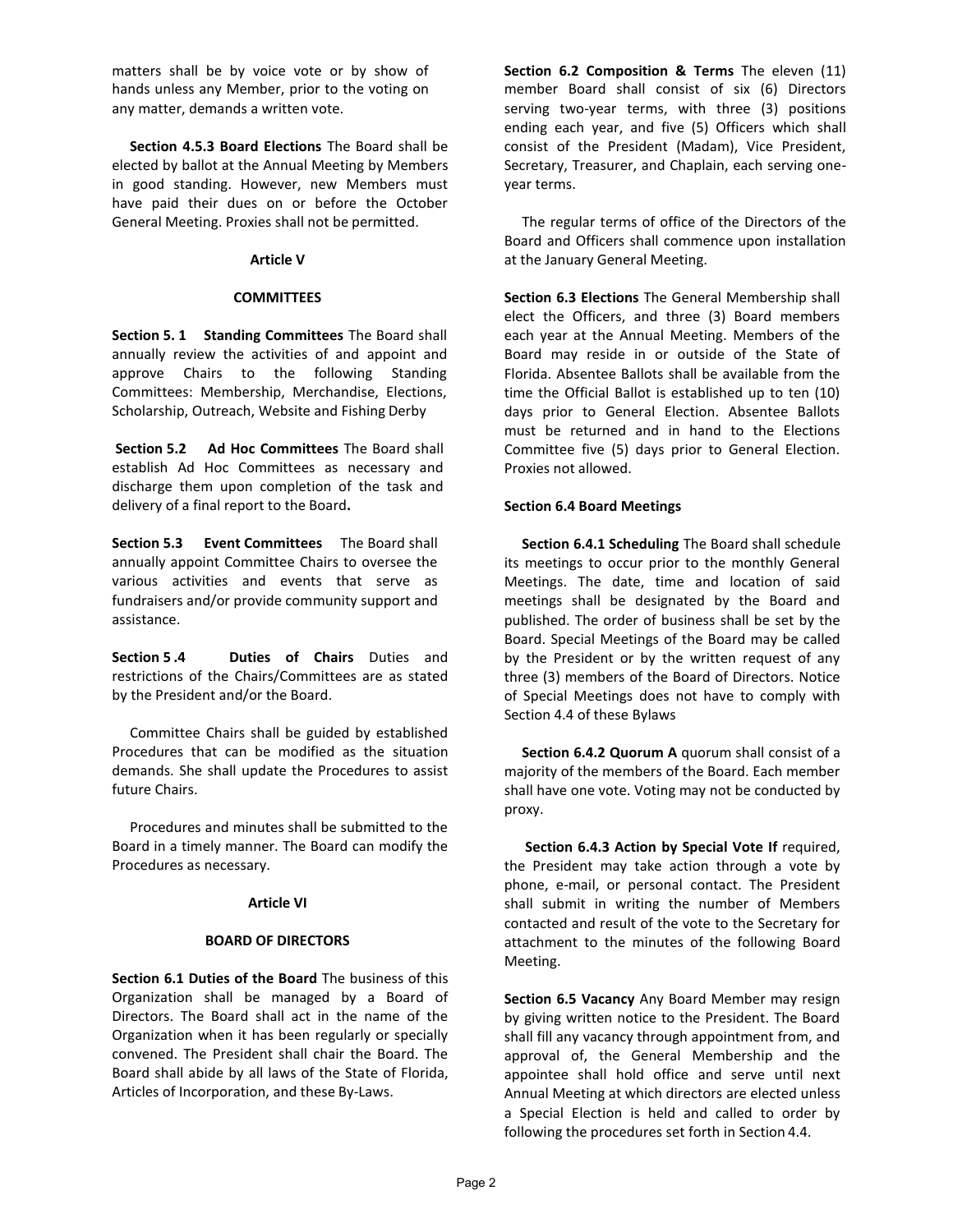**Section 6.6 Removal** Any Board Member shall be removed by either an affirmative vote of two-thirds (2/3) of the full Board or of the Membership at a Special Meeting duly called for said purpose. At least seven (7) days before said meeting, the Board Member to be removed shall be so informed in writing by certified and first-class mail and shall be entitled to appear before and be heard at said meeting.

**Section 6.7 Financial Provisions** Only the Board of Directors may authorize any Member to enter into any contract or execute any instrument in the name of and on behalf of the Organization. No loans or indebtedness shall be issued or contracted unless authorized by the Board

**Section 6.7.1 Compensation** No Members of the Organization shall receive financial compensation other than reimbursement for reasonable out-ofpocket expenses incurred in connection with activities of the Organization.

**Section 6.7.2 Budget** The outgoing Board shall approve and submit a budget to the incoming Board

**Section 6.7.3 Reimbursements** Extraordinary or unusual out-of-pocket expenses submitted for reimbursement shall require Board approval. Chairs of committees shall insure expenditures are within their budget.

**Section 6.7.4 Operating Expenses** The Treasurer shall have authority to disburse funds for recurring operating expenses with approval from the President.

**Section 6.7.5 Non-budgeted Expenditures**  Approval of a majority of the General Membership in attendance at a meeting shall be required for requests for expenditures greater than \$1000.00, unless otherwise provided for herein. Such expenditures shall require the signatures of two authorized signers.

**Section 6.7.6 Dedicated Financial Disbursements**  Board approval shall be required for disbursements of net proceeds from Dedicated Fundraisers.

**Section 6.7.7 Banking Institutions** All funds of the Organization shall be deposited to the credit of the Organization in such banks as may be determined by the Board.

**Section 6.8 Duties of the Board** Officers, Directors and the Board as a whole shall be guided by Procedures established for each position that can be modified as situations demand.

The incoming Board shall adopt a budget after reviewing one submitted by the previous Board, appoint Chairs of the Committees, monitor all committee expenses and reimbursement requests.

**Section 6.8.1 President** the President shall preside at all meetings of the Board. The President shall have and exercise general charge and supervision of the affairs of the Organization and shall have all powers incidental thereto. The President shall perform such other duties as may be assigned by the Board.

The President shall ascertain that all books, reports and certificates required by law are properly maintained or filed, as described in her Procedures.

One member of the Board shall serve as the Organization's Public Relations spokeswoman. She shall be appointed by the President and confirmed by a majority vote of the Board.

The President shall be the Organization's Agent of Record and shall file the Annual Report with the State of Florida.

**Section 6.8.2 Vice President** The Vice President shall, in the absence or disability of the President or at the direction of the President, perform the duties and exercise the powers of the President. If both the President and the Vice President are absent or unable to perform their duties, the Secretary shall perform the duties and exercise the powers of the President.

The Vice President shall oversee and chair the Membership Committee and shall perform such other duties as may be assigned by the President and as described in her Procedures.

**Section 6.8.3 Secretary** The Secretary shall perform all duties incidental to the office of Secretary, and shall perform such other duties as may be assigned by the President and as described in her Procedures.

The Secretary shall have custody of and affix the corporate seal when required.

The Secretary shall insure that copies of the official documents specified by Florida State Statutes and the IRS are maintained in the permanent Corporate Record Book and in an electronic format that can be converted to print. She shall keep a permanent Scholarship Information file.